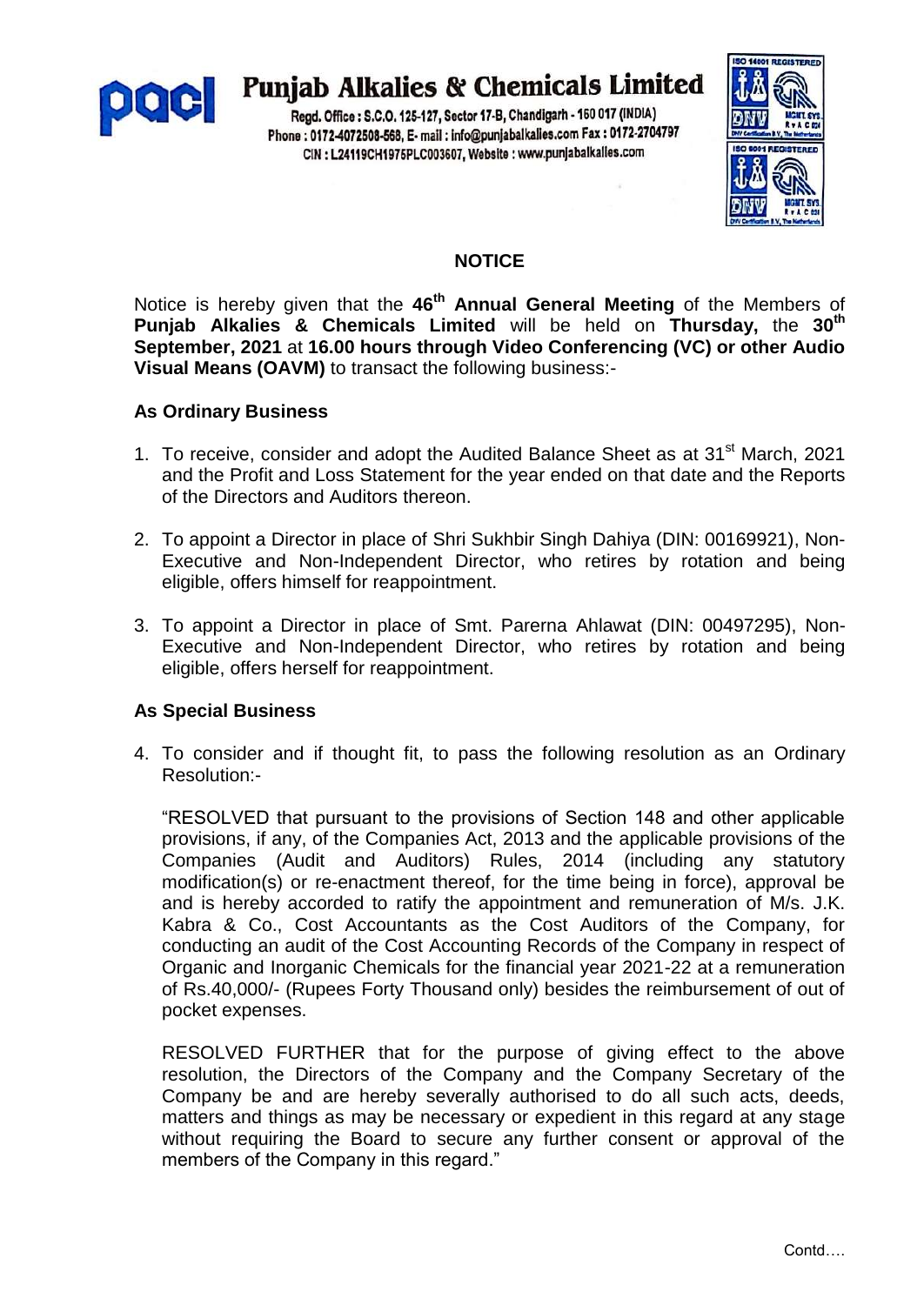5. To consider and, if thought fit, to pass with or without modifications, the following resolution as Special Resolution:

 "RESOLVED that pursuant to the provisions of Sections 203, 196, 197 read with Schedule V and all other applicable provisions, if any, of the Companies Act, 2013 and the applicable provisions of the Companies (Appointment and Remuneration of Managerial Personnel) Rules, 2014 (including any statutory modification(s) or re-enactment thereof for the time being in force), on recommendation of Nomination and Remuneration Committee of the Company, approval be and is hereby accorded to the appointment of Shri Jatin Dahiya (DIN: 08106876) as Executive Director of the Company for a period three (3) years with effect from  $1<sup>st</sup>$ April, 2021 at a remuneration and on the terms and conditions as set out in the explanatory statement annexed to the Notice convening this meeting with liberty to the Board of Directors to alter and vary the terms and conditions of said appointment and/or remuneration as it may deem fit, subject to the same not exceeding limits specified under Section 197, read with Schedule V to the Companies Act, 2013 and Rules made thereunder or any statutory modification(s) or re-enactment thereof for the time being in force.

RESOLVED FURTHER that where in any financial year during the tenure of Shri Jatin Dahiya as Executive Director, the Company is having no profits or inadequate profits as contemplated under the provisions of Item (B) of the Section II of Part II of the Schedule V to the Companies Act, 2013, the specified remuneration shall be paid as minimum remuneration for a period of three years from the date of his appointment by way of salary and allowances subject to receipt of the requisite approvals, if any.

RESOLVED FURTHER that for the purpose of giving effect to the above resolution, the Directors of the Company and Company Secretary of the Company be and are hereby severally authorised to do all such acts, deeds, matters and things as may be necessary or expedient in this regard at any stage without requiring the Board to secure any further consent or approval of the members of the Company in this regard."

By Order of the Board of Directors S.C.O.125-127, (SUGANDHA KUKREJA)

Registered Office: Sector 17-B, Company Secretary Company Secretary Chandigarh-160 017

CIN: L24119CH1975PLC003607 Dated: September 02, 2021

## **NOTES:**

1. As you are aware, in view of the situation arising due to COVID-19 global pandemic, the general meetings of the companies shall be conducted as per the guidelines issued by the Ministry of Corporate Affairs (MCA) vide Circular No. 14/2020 dated April 8, 2020, Circular No.17/2020 dated April 13, 2020, Circular No. 20/2020 dated May 05, 2020 and Circular No. 02/2021 dated 13<sup>th</sup> January, 2021. The AGM is being held through video conferencing (VC) or other audio visual means (OAVM). Hence, Members can attend and participate in the AGM through VC/OAVM.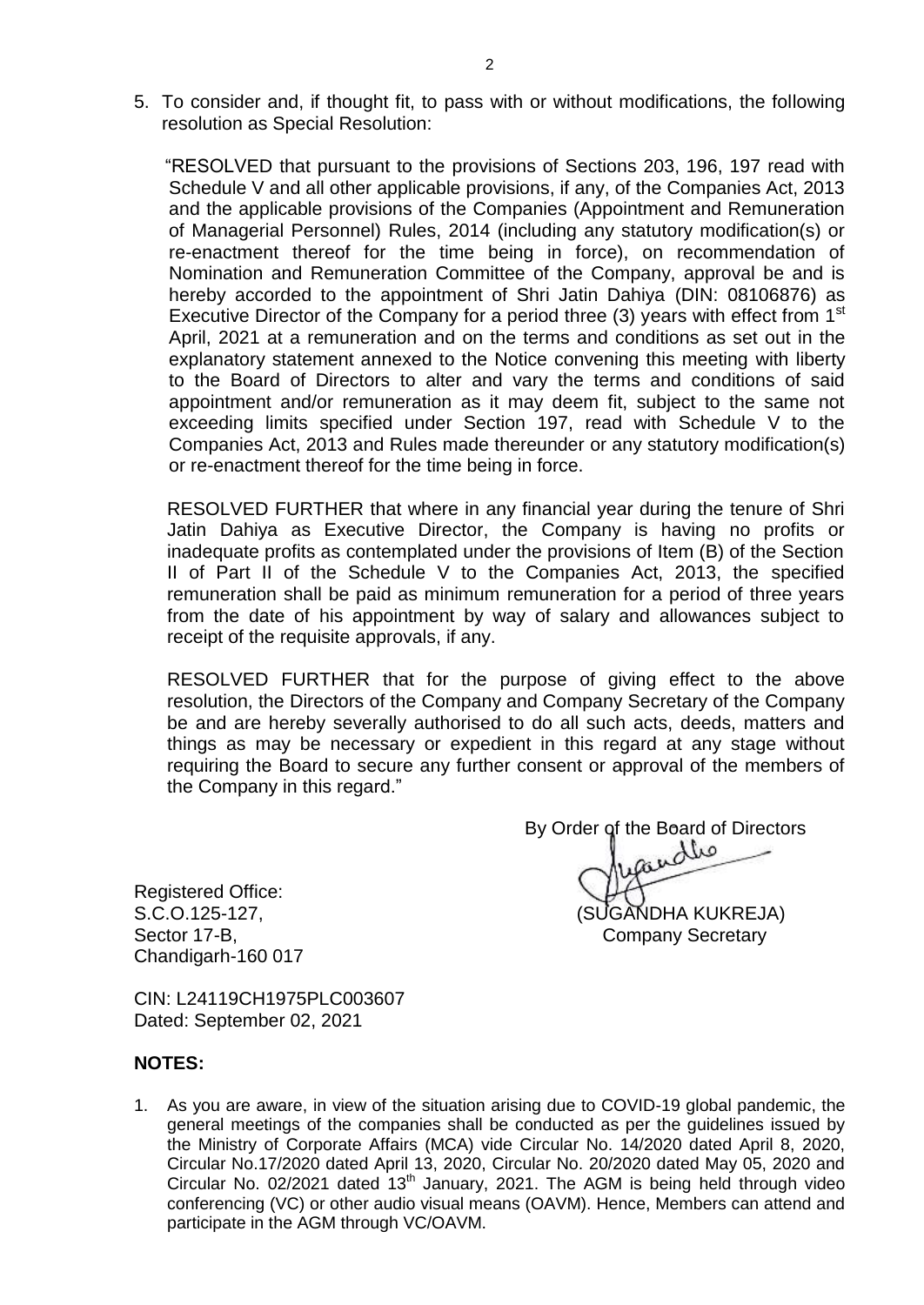- 2. Pursuant to the provisions of Section 108 of the Companies Act, 2013 read with Rule 20 of the Companies (Management and Administration) Rules, 2014 (as amended) and Regulation 44 of SEBI (Listing Obligations & Disclosure Requirements) Regulations 2015 (as amended), and MCA Circulars dated April 08, 2020, April 13, 2020 and May 05, 2020 and  $13<sup>th</sup>$  January, 2021, the Company is providing facility of remote e-voting to its Members in respect of the business to be transacted at the AGM. For this purpose, the Company has entered into an agreement with Central Depository Services (India) Limited (CDSL) for facilitating voting through electronic means, as the authorized e-Voting"s agency. The facility of casting votes by a member using remote e-voting as well as the evoting system on the date of the AGM will be provided by CDSL.
- 3. The Members can join the AGM in the VC/OAVM mode 15 minutes before and after the scheduled time of the commencement of the Meeting by following the procedure mentioned in the Notice. The facility of participation at the AGM through VC/OAVM will be made available to atleast 1000 members on first come first served basis. This will not include large Shareholders (Shareholders holding 2% or more shareholding), Promoters, Institutional Investors, Directors, Key Managerial Personnel, the Chairpersons of the Audit Committee, Nomination and Remuneration Committee and Stakeholders Relationship Committee, Auditors etc. who are allowed to attend the EGM/AGM without restriction on account of first come first served basis.
- 4. The attendance of the Members attending the AGM through VC/OAVM will be counted for the purpose of ascertaining the quorum under Section 103 of the Companies Act, 2013.
- 5. Pursuant to MCA Circular No. 14/2020 dated April 08, 2020, the facility to appoint proxy to attend and cast vote for the members is not available for this AGM/EGM. However, in pursuance of Section 112 and Section 113 of the Companies Act, 2013, representatives of the members such as the President of India or the Governor of a State or body corporate can attend the AGM through VC/OAVM and cast their votes through e-voting.
- 6. In line with the Ministry of Corporate Affairs (MCA) Circular No. 17/2020 dated April 13, 2020, the Notice calling the AGM has been uploaded on the website of the Company at www.punjabalkalies.com. The Notice can also be accessed from the websites of the Stock Exchange i.e. BSE Limited at www.bseindia.com. The AGM Notice is also disseminated on the website of CDSL (agency for providing the Remote e-Voting facility and e-voting system during the AGM) i.e. www.evotingindia.com.
- 7. The AGM is being convened through VC/OAVM in compliance with applicable provisions of the Companies Act, 2013 read with MCA Circular No. 14/2020 dated April 8, 2020 and MCA Circular No. 17/2020 dated April 13, 2020, MCA Circular No. 20/2020 dated May 05, 2020 and MCA Circular No. 02/2021 dated  $13<sup>th</sup>$  January, 2021.
- 8. Institutional investors, who are members of the Company are encouraged to attend and vote at the General Meeting through VC/OAVM facility. Corporate members intending to appoint their authorized representative pursuant to sections 112 and 113 of the Act, as the case may be, to attend the AGM through VC or OAVM or to vote through remote evoting are requested to send a certified copy of Board resolution to the scrutinizer by email at ajaykcs@gmail.com.
- 9. The Explanatory Statement pursuant to Section 102 of the Companies Act, 2013 in respect of business at item Nos. 4 and 5 is annexed. The relevant details of the Directors proposed to be appointed/ re-appointed at the Annual General Meeting, as per SEBI (Listing Obligations & Disclosure Requirements) Regulations, 2015, are also annexed.
- 10. The Register of Members and the Share Transfer Books of the Company will remain closed from 24<sup>th</sup> September, 2021 to 30<sup>th</sup> September, 2021 (both days inclusive).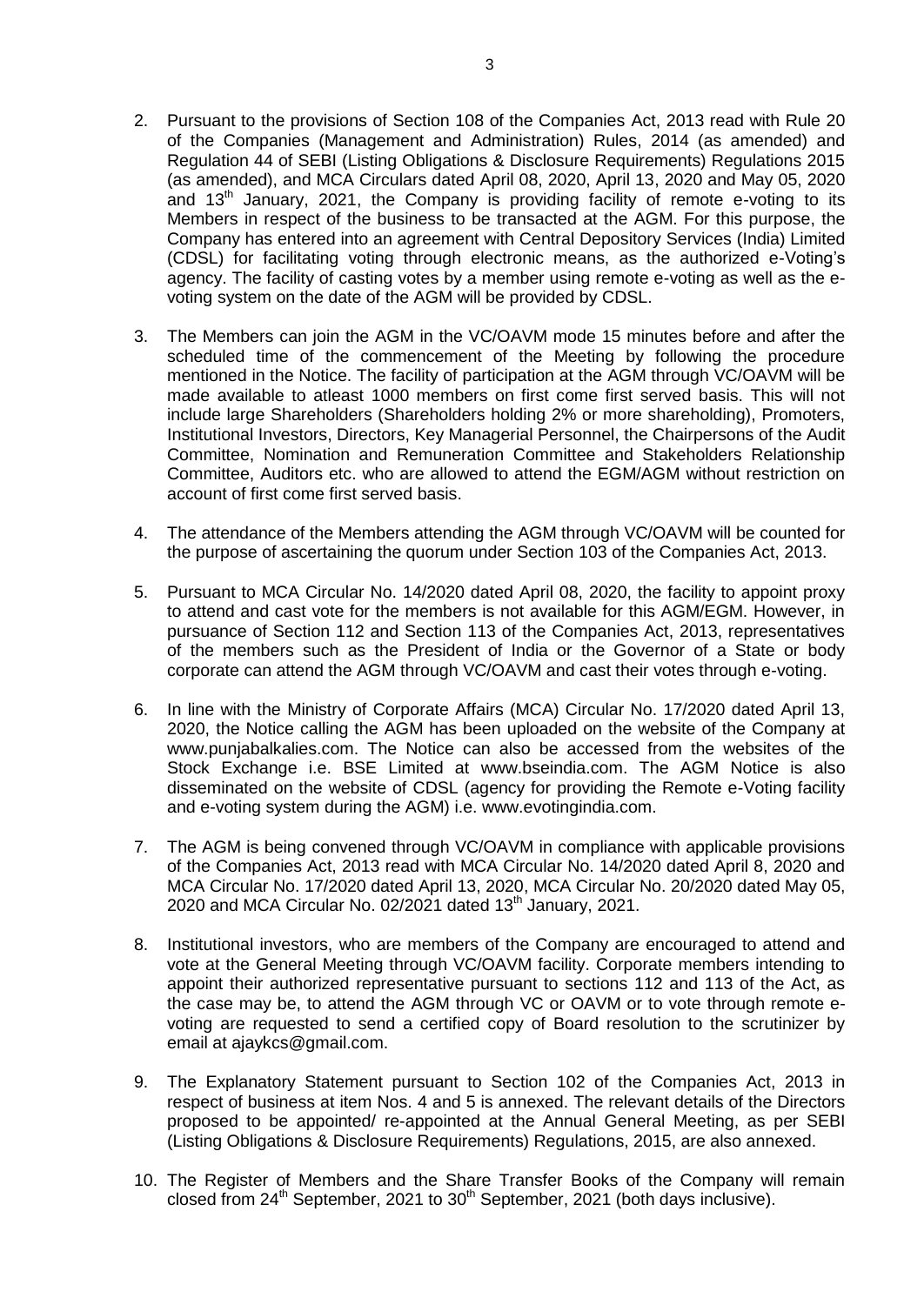- 11. The unclaimed Dividends for the years 1989-90, 1990-91, 1991-92, 1992-93, 1993-94 and 1994-95 have been transferred to the General Revenue Account of the Central Government in terms of Section 205A of the Companies Act, 1956. The unclaimed Dividends for the years 1995-96 and 1996-97 have been transferred to the Investor Education and Protection Fund established by the Central Government in terms of Section 205A read with Section 205C of the Companies Act, 1956.
- 12. Members are requested to notify immediately changes, if any, in their registered address to the Company or its Registrars & Share Transfer Agents, M/s. Beetal Financial & Computer Services Private Limited, specifying full address in Block Capitals with PIN Code of the Post Office.
- 13. Members who have not registered their e-mail address and changes, if any, in the same, with the Company for the purpose of receiving notices, documents, Annual Reports and other shareholders' communications, etc., electronically, by e-mail, are requested to register their latest e-mail address, with (i) the Company or its Registrars & Share Transfer Agents in case of shares held in Physical Mode and (ii) the Company or its Registrars & Share Transfer Agents and/or their Depository through their Depository Participant in case of shares held in Dematerialised Mode; and send the 'Form for Registering E-mail Address' available on the Company's Website www.punjabalkalies.com, duly completed and signed, to the Company or its Registrars & Share Transfer Agents.
- 14. **In Compliance with the provisions of Regulation 10 and 15 (b) of Securities and Exchange Board of India (Issue of Sweat Equity) Regulations, 2002, the Company has obtained Certificates from the Statutory Auditors of the Company to the effect that issuance of Sweat Equity Shares since last Annual General Meeting have been made in accordance with the Regulations and in accordance with the Resolutions dated 1st December, 2020 and 30th June, 2021, respectively, passed by the Company authorizing the issue of such Sweat Equity Shares. Copies of the Certificates from the Statutory Auditors shall be open for inspection at the Registered Office of the Company on all working days upto the date of declaration of AGM results and will also be available during the Annual General Meeting.**
- 15. Members are requested to submit their Income Tax Permanent Account Number (PAN) details alongwith a self-certified copy of their PAN Card to (a) the Company or its Registrars & Share Transfer Agents in case of shares held in Physical Mode and (b) their Depository through their Depository Participant in case of shares held in Dematerialised Mode; in view of the Securities and Exchange Board of India's mandate.
- 16. Since the AGM will be held through VC/OAVM, the Route Map is not required to be annexed in this to the Notice.
- 17. Pursuant to the provisions of Sections 107 and 108, read with the Companies (Management and Administration) Rules, 2014 read with notification GSR 207(E) dated 19<sup>th</sup> March 2015, and as per the guidelines issued by the Ministry of Corporate Affairs (MCA) vide Circular No. 14/2020 dated April 8, 2020, Circular No.17/2020 dated April 13, 2020, Circular No.  $20/2020$  dated May 05, 2020 and Circular No. 02/2021 dated 13<sup>th</sup> January, 2021, the Company is pleased to offer the option of remote and AGM E-Voting facility to all the Members of the Company. For this purpose, the Company has entered into an agreement with Central Depository Services (India) Limited (CDSL). The Members can vote electronically either in advance during the e-voting period ("remote e-voting") or on the day of AGM. The Company has appointed Mr. Ajay Arora, Practicing Company Secretary, (FCS No. 2191; CP No. 993) as Scrutinizer.

## **The Instructions for Shareholders For Remote E-Voting Are As Under:**

(i) The voting period begins on  $27<sup>th</sup>$  September, 2021 at 10.00 a.m. onwards and ends on  $29<sup>th</sup>$ September, 2021 at 5.00 p.m. During this period, shareholders of the Company, holding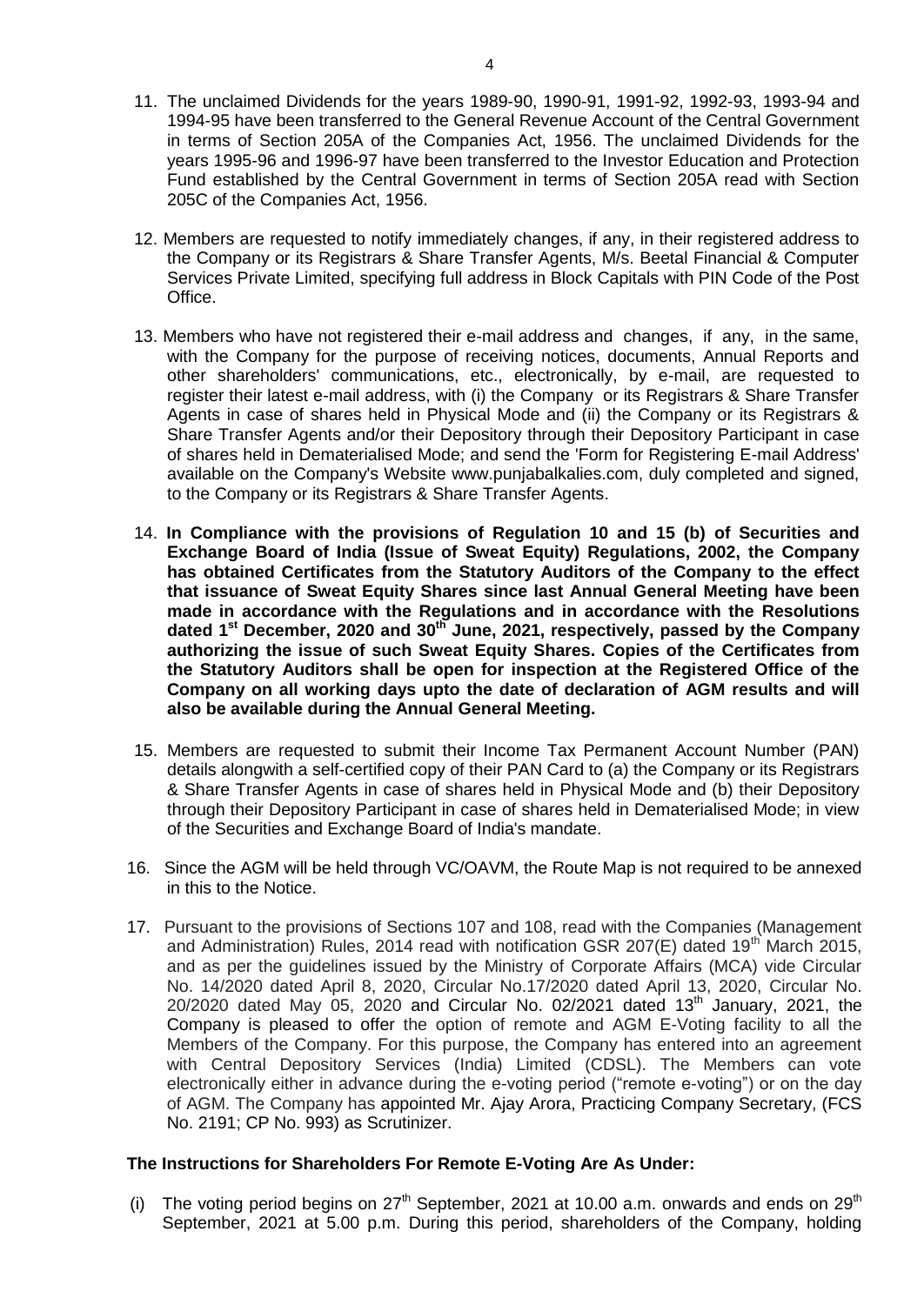shares either in physical form or in dematerialized form, as on the cut-off date i.e. 23<sup>rd</sup> September, 2021 may cast their vote electronically. The e-voting module shall be disabled by CDSL for voting thereafter.

- (ii) Shareholders who have already e-voted prior to the meeting date would not be entitled to evote at the meeting venue.
- (iii) In terms of SEBI circular no. SEBI/HO/CFD/CMD/CIR/P/2020/242 dated December 9, 2020 on e-Voting facility provided by Listed Companies, Individual shareholders holding securities in demat mode are allowed to vote through their demat account maintained with Depositories and Depository Participants. Shareholders are advised to update their mobile number and email Id in their demat accounts in order to access e-Voting facility.

Pursuant to above-said SEBI Circular, Login method for e-Voting and joining virtual meetings for Individual shareholders holding securities in Demat mode is given below:

Pursuant to above-said SEBI Circular, Login method for e-Voting and joining virtual meetings for Individual shareholders holding securities in Demat mode is given below:

Type shareholders Login Method Individual **Shareholders** holding securities in Demat mode with CDSL

- 1) Users of who have opted for CDSL"s Easi / Easiest facility, can login through their existing user id and password. Option will be made available to reach e-Voting page without any further authentication. The URLs for users to login to Easi / Easiest are https://web.cdslindia.com/myeasi/home/login or www.cdslindia.com and click on Login icon and select New System Myeasi.
	- 2) After successful login the Easi / Easiest user will be able to see the e-Voting Menu. On clicking the e-voting menu, the user will be able to see his/her holdings along with links of the respective e-Voting service provider i.e. CDSL/ NSDL/ KARVY/ LINK INTIME as per information provided by Issuer / Company. Additionally, we are providing links to e-Voting Service Providers, so that the user can visit the e-Voting service providers' site directly.
	- 3) If the user is not registered for Easi/Easiest, option to register is available at https://web.cdslindia.com/myeasi./Registration/ **EasiRegistration**
	- 4) Alternatively, the user can directly access e-Voting page by providing Demat Account Number and PAN No. from a link in www.cdslindia.com home page. The system will authenticate the user by sending OTP on registered Mobile & Email as recorded in the Demat Account. After successful authentication, user will be provided links for the respective ESP where the e-Voting is in progress during or before the AGM.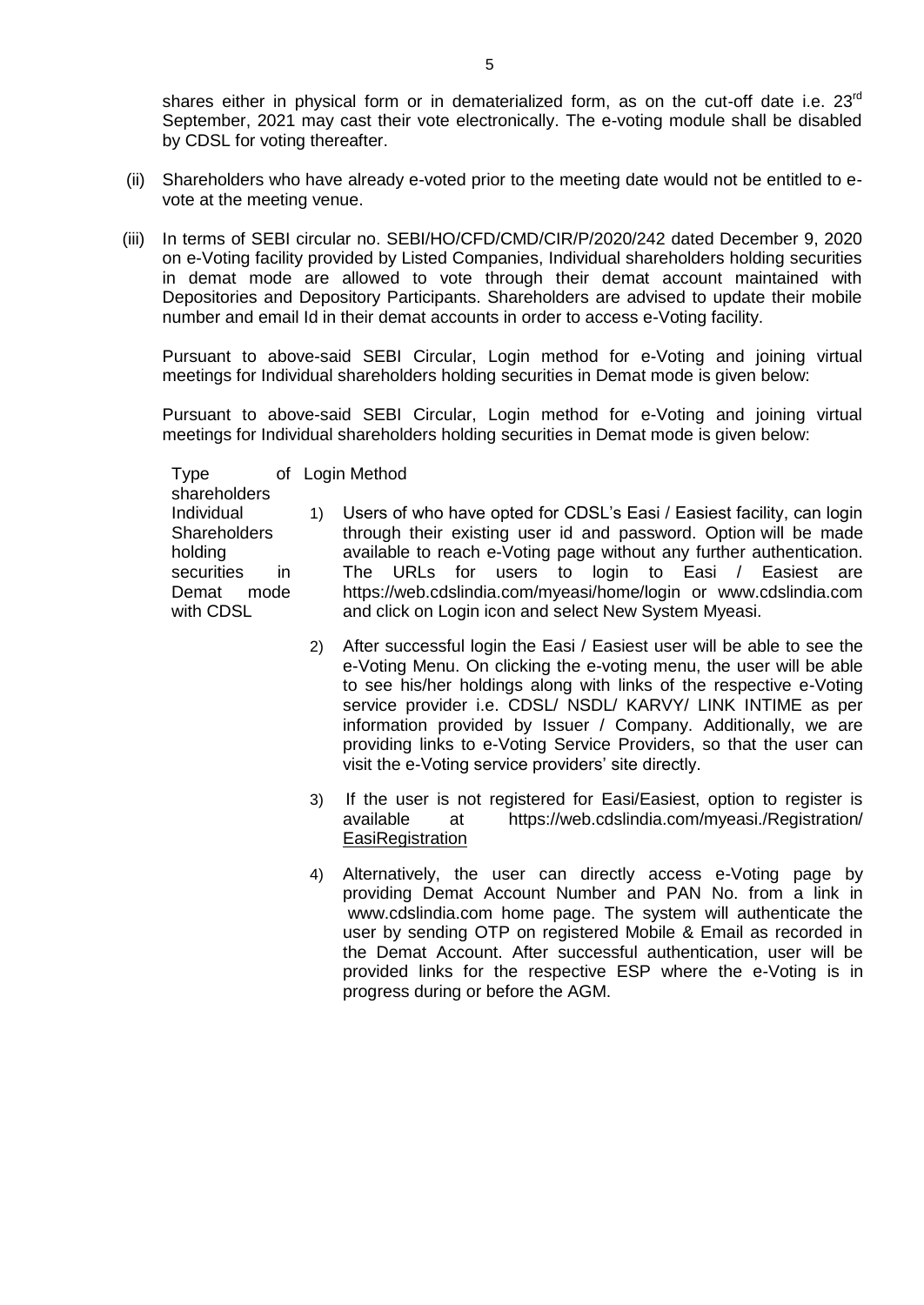Individual **Shareholders** holding securities in demat mode with NSDL

- 1) If you are already registered for NSDL IDeAS facility, please visit the e-Services website of NSDL. Open web browser by typing the following URL: https://eservices.nsdl.com either on a Personal Computer or on a mobile. Once the home page of e-Services is launched, click on the "Beneficial Owner" icon under "Login" which is available under "IDeAS" section. A new screen will open. You will have to enter your User ID and Password. After successful authentication, you will be able to see e-Voting services. Click on "Access to e-Voting" under e-Voting services and you will be able to see e-Voting page. Click on company name or e-Voting service provider name and you will be re-directed to e-Voting service provider website for casting your vote during the remote e-Voting period or joining virtual meeting & voting during the meeting.
- 2) If the user is not registered for IDeAS e-Services, option to register is available at https://eservices.nsdl.com. Select "Register Online for IDeAS "Portal or click at https://eservices.nsdl.com/SecureWeb/IdeasDirectReg.jsp
- 3) Visit the e-Voting website of NSDL. Open web browser by typing the following URL: https://www.evoting.nsdl.com/ either on a Personal Computer or on a mobile. Once the home page of e-Voting system is launched, click on the icon "Login" which is available under "Shareholder/Member" section. A new screen will open. You will have to enter your User ID (i.e. your sixteen digit demat account number hold with NSDL), Password/OTP and a Verification Code as shown on the screen. After successful authentication, you will be redirected to NSDL Depository site wherein you can see e-Voting page. Click on company name or e-Voting service provider name and you will be redirected to e-Voting service provider website for casting your vote during the remote e-Voting period or joining virtual meeting & voting during the meeting.

Individual **Shareholders** (holding securities in demat mode) login through their **Depository Participants** You can also login using the login credentials of your demat account through your Depository Participant registered with NSDL/CDSL for e-Voting facility. After successful login, you will be able to see e-Voting option. Once you click on e-Voting option, you will be redirected to NSDL/CDSL Depository site after successful authentication, wherein you can see e-Voting feature. Click on company name or e-Voting service provider name and you will be redirected to e-Voting service provider"s website for casting your vote during the remote e-Voting period or joining virtual meeting & voting during the meeting.

Important note: Members who are unable to retrieve User ID/ Password are advised to use Forget User ID and Forget Password option available at abovementioned website.

Helpdesk for Individual Shareholders holding securities in demat mode for any technical issues related to login through Depository i.e. CDSL and NSDL.

| Login type<br>Individual Shareholders<br>holding<br>securities in Demat mode with CDSL | Helpdesk details<br>Members facing any technical issue in login can<br>contact CDSL helpdesk by sending a request at<br>helpdesk.evoting@cdslindia.comor contact at 022-<br>23058738 and 22-23058542-43. |
|----------------------------------------------------------------------------------------|----------------------------------------------------------------------------------------------------------------------------------------------------------------------------------------------------------|
| Individual Shareholders holding<br>securities in Demat mode with NSDL                  | Members facing any technical issue in login can<br>contact NSDL helpdesk by sending a request at<br>evoting@nsdl.co.in or call at toll free no.: 1800 1020<br>990 and 1800 22 44 30.                     |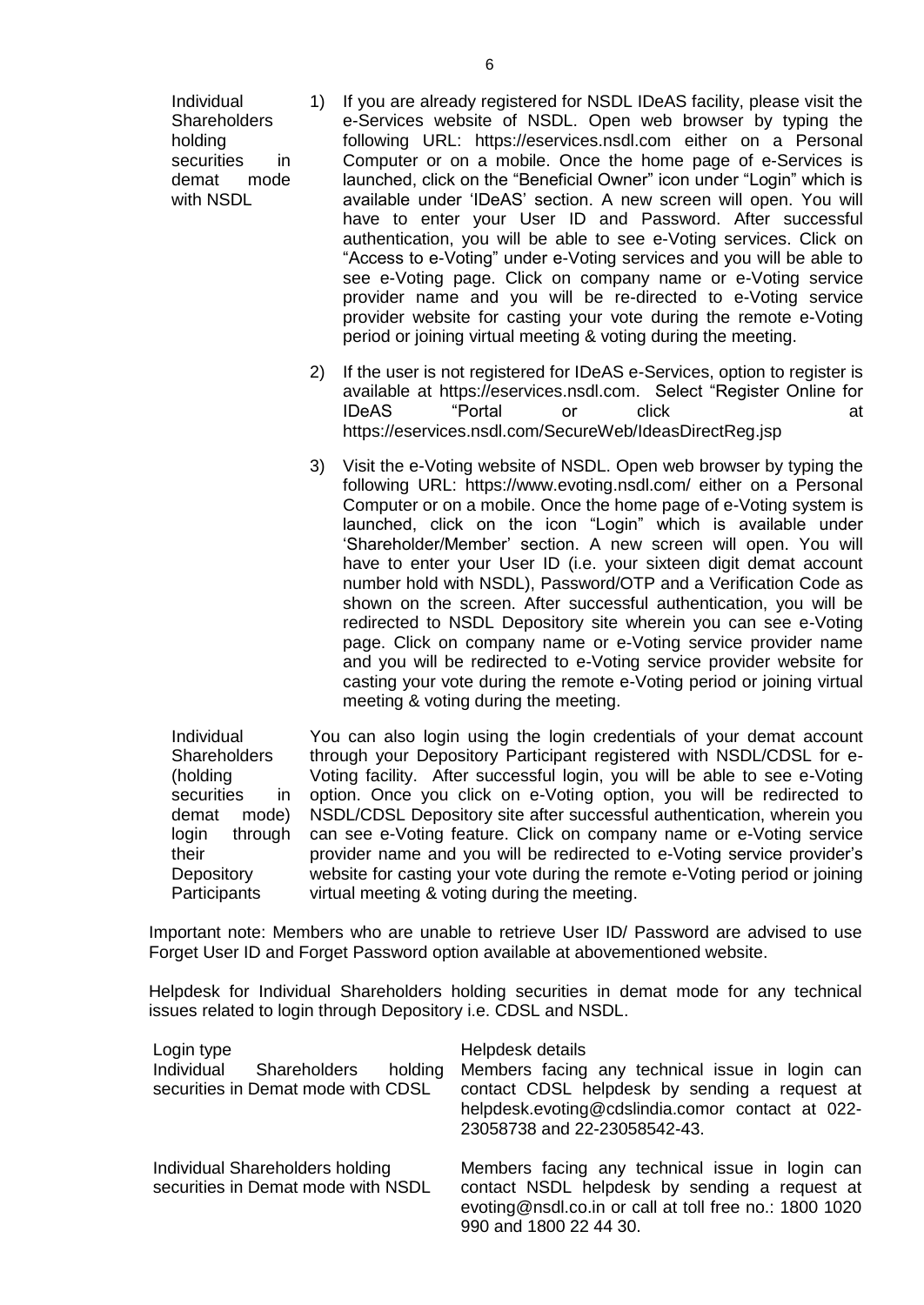(iv) Login method for e-Voting and joining virtual meeting for shareholders other than individual shareholders & physical shareholders.

The shareholders should log on to the e-voting website www.evotingindia.com.

Click on "Shareholders" module.

Now enter your User ID

- a. For CDSL: 16 digits beneficiary ID,
- b. For NSDL: 8 Character DP ID followed by 8 Digits Client ID,
- c. Shareholders holding shares in Physical Form should enter Folio Number registered with the Company.

OR

Alternatively, if you are registered for CDSL"s EASI/EASIEST e-services, you can log-in at https://www.cdslindia.com from Login - [Myeasi](file:///C:/Users/Sugandha/AppData/Local/Microsoft/Windows/Sugandha/Desktop/EOGM/Login - Myeasi) using your login credentials. Once you successfully log-in to CDSL's EASI/EASIEST e-services, click on e-Voting option and proceed directly to cast your vote electronically.

Next enter the Image Verification as displayed and Click on Login.

If you are holding shares in demat form and had logged on to www.evotingindia.com and voted on an earlier e-voting of any company, then your existing password is to be used.

(v) If you are a first time user follow the steps given below:

For Shareholders holding shares in Demat Form other than individual and Physical Form

- PAN Enter your 10 digit alpha-numeric \*PAN issued by Income Tax Department (Applicable for both demat shareholders as well as physical shareholders)
	- Shareholders who have not updated their PAN with the Company/Depository Participant are requested to use the sequence number sent by Company/RTA or contact Company/RTA.

**Dividend** Bank Details recorded in your demat account or in the company records in order to login. Enter the Dividend Bank Details or Date of Birth (in dd/mm/yyyy format) as

OR Date of • If both the details are not recorded with the depository or company please Birth (DOB) enter the member id /folio number in the Dividend Bank details field as mentioned in instruction (v).

- (vi) After entering these details appropriately, click on "SUBMIT" tab.
- (vii) Shareholders holding shares in physical form will then directly reach the Company selection screen. However, shareholders holding shares in demat form will now reach "Password Creation" menu wherein they are required to mandatorily enter their login password in the new password field. Kindly note that this password is to be also used by the demat holders for voting for resolutions of any other company on which they are eligible to vote, provided that company opts for e-voting through CDSL platform. It is strongly recommended not to share your password with any other person and take utmost care to keep your password confidential.
- (viii) For shareholders holding shares in physical form, the details can be used only for e-voting on the resolutions contained in this Notice.
- (ix) Click on the EVSN for the "Punjab Alkalies & Chemicals Limited" on which you choose to vote.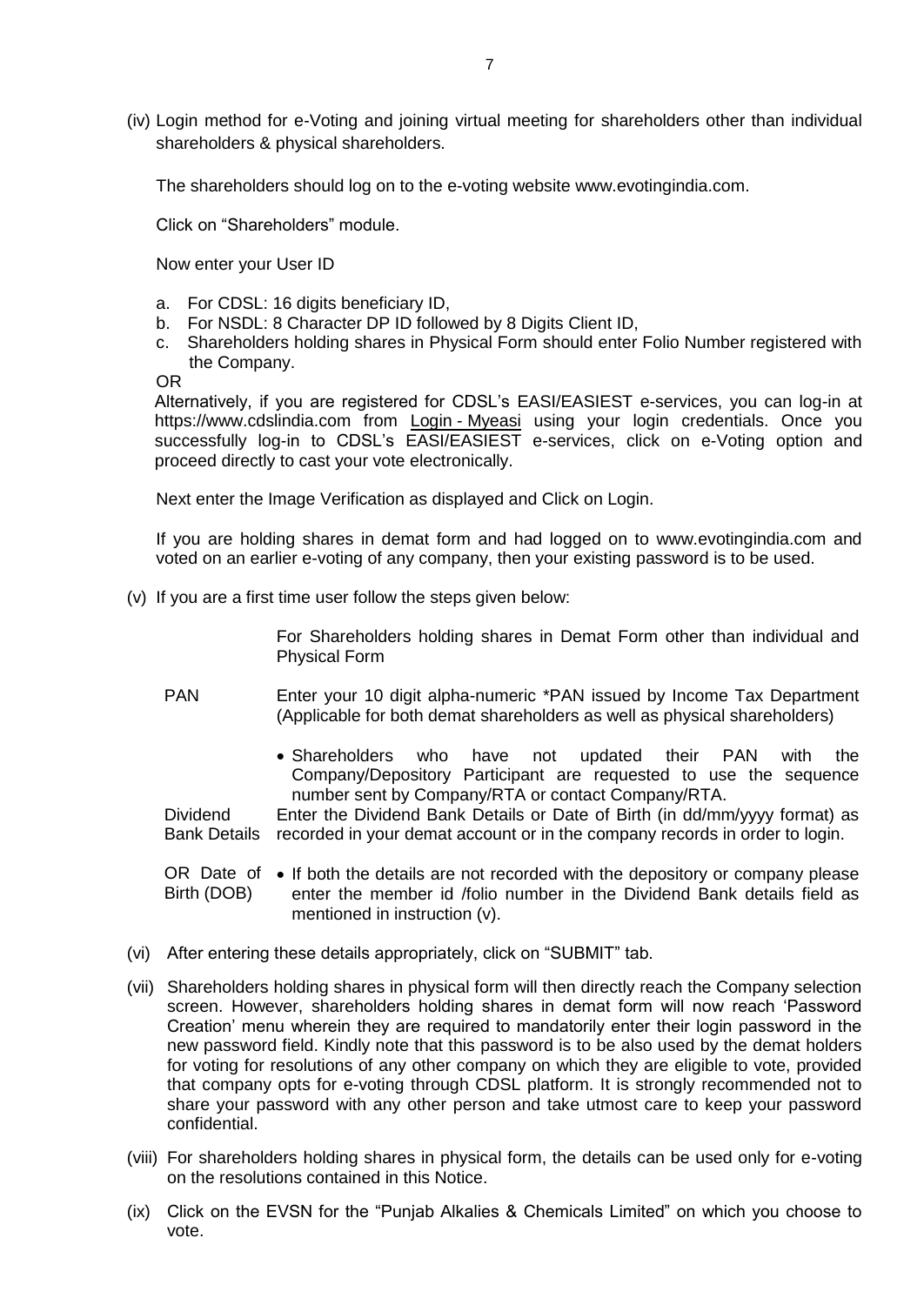- (x) On the voting page, you will see "RESOLUTION DESCRIPTION" and against the same the option "YES/NO" for voting. Select the option YES or NO as desired. The option YES implies that you assent to the Resolution and option NO implies that you dissent to the Resolution.
- (xi) Click on the "RESOLUTIONS FILE LINK" if you wish to view the entire Resolution details.
- (xii) After selecting the resolution you have decided to vote on, click on "SUBMIT". A confirmation box will be displayed. If you wish to confirm your vote, click on "OK", else to change your vote, click on "CANCEL" and accordingly modify your vote.
- (xiii) Once you "CONFIRM" your vote on the resolution, you will not be allowed to modify your vote.
- (xiv) You can also take a print of the votes cast by clicking on "Click here to print" option on the Voting page.
- (xv) If a demat account holder has forgotten the login password then Enter the User ID and the image verification code and click on Forgot Password & enter the details as prompted by the system.

Facility for Non – Individual Shareholders and Custodians –Remote Voting

- Non-Individual shareholders (i.e. other than Individuals, HUF, NRI etc.) and Custodians are required to log on to [www.evotingindia.com](http://www.evotingindia.com/) and register themselves in the "Corporates" module.
- A scanned copy of the Registration Form bearing the stamp and sign of the entity should be emailed to [helpdesk.evoting@cdslindia.com.](mailto:helpdesk.evoting@cdslindia.com)
- After receiving the login details a Compliance User should be created using the admin login and password. The Compliance User would be able to link the account(s) for which they wish to vote on.
- The list of accounts linked in the login should be mailed to helpdesk.evoting@cdslindia.com and on approval of the accounts they would be able to cast their vote.
- A scanned copy of the Board Resolution and Power of Attorney (POA) which they have issued in favour of the Custodian, if any, should be uploaded in PDF format in the system for the scrutinizer to verify the same.
- Alternatively Non Individual shareholders are required to send the relevant Board Resolution/ Authority letter etc. together with attested specimen signature of the duly authorized signatory who are authorized to vote, to the Scrutinizer and to the Company at the email address viz; secretarial@punjabalkalies.com, if they have voted from individual tab & not uploaded same in the CDSL e-voting system for the scrutinizer to verify the same.

Instructions for Shareholders attending the AGM/EGM through VC/OAVM & E-Voting during meeting are as under:

- 1. The procedure for attending meeting & e-Voting on the day of the AGM/ EGM is same as the instructions mentioned above for Remote e-voting.
- 2. The link for VC/OAVM to attend meeting will be available where the EVSN of Company will be displayed after successful login as per the instructions mentioned above for Remote e-voting.
- 3. Shareholders who have voted through Remote e-Voting will be eligible to attend the meeting. However, they will not be eligible to vote at the AGM/EGM.
- 4. Shareholder will be provided with a facility to attend the AGM through VC/OAVM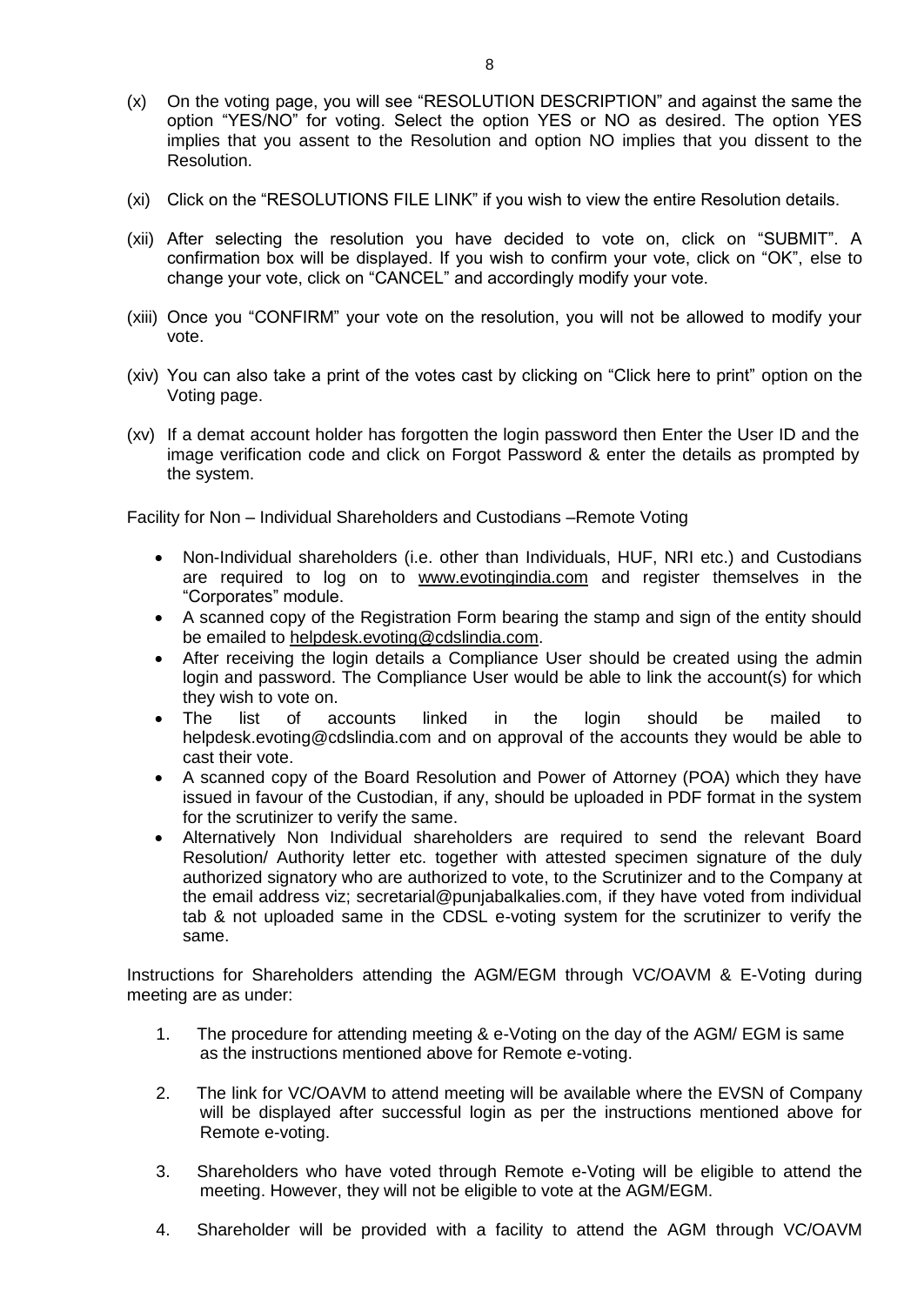through the CDSL e-Voting system. Shareholders may access the same at https://www.evotingindia.com under shareholders/members login by using the remote e-voting credentials. The link for VC/OAVM will be available in shareholder/members login where the EVSN of Company will be displayed.

- 5. Shareholders are encouraged to join the Meeting through Laptops/ IPads for better experience.
- 6. Further shareholders will be required to allow Camera and use Internet with a good speed to avoid any disturbance during the meeting.
- 7. Please note that Participants Connecting from Mobile Devices or Tablets or through Laptop connecting via Mobile Hotspot may experience Audio/Video loss due to Fluctuation in their respective network. It is therefore recommended to use Stable Wi-Fi or LAN Connection to mitigate any kind of aforesaid glitches.
- 8. Shareholders who would like to express their views/ ask questions during the meeting may register themselves as a speaker by sending their request in advance atleast 10 days prior to meeting mentioning their name, demat account number/folio number, email id, mobile number at secretarial@punjabalkalies.com. The shareholders who do not wish to speak during the AGM but have queries may send their queries in advance 10 days prior to meeting mentioning their name, demat account number/ folio number, email id, mobile number at secretarial@punjabalkalies.com. These queries will be replied to by the company suitably by email.
- 9. Those shareholders who have registered themselves as a speaker will only be allowed to express their views/ask questions during the meeting.
- 10. Only those shareholders, who are present in the AGM/EGM through VC/OAVM facility and have not casted their vote on the Resolutions through remote e-Voting and are otherwise not barred from doing so, shall be eligible to vote through e-Voting system available during the EGM/AGM.
- 11. If any Votes are cast by the shareholders through the e-voting available during the EGM/AGM and if the same shareholders have not participated in the meeting through VC/OAVM facility, then the votes cast by such shareholders shall be considered invalid as the facility of e-voting during the meeting is available only to the shareholders attending the meeting.

Note for Non – Individual Shareholders and Custodians

- Non-Individual shareholders (i.e. other than Individuals, HUF, NRI etc.) and Custodians are required to log on to www.evotingindia.com and register themselves in the "Corporates" module.
- A scanned copy of the Registration Form bearing the stamp and sign of the entity should be emailed to helpdesk.evoting@cdslindia.com.
- After receiving the login details a Compliance User should be created using the admin login and password. The Compliance User would be able to link the account(s) for which they wish to vote on.
- The list of accounts linked in the login should be mailed to helpdesk.evoting@cdslindia.com and on approval of the accounts they would be able to cast their vote.
- A scanned copy of the Board Resolution and Power of Attorney (POA) which they have issued in favour of the Custodian, if any, should be uploaded in PDF format in the system for the scrutinizer to verify the same.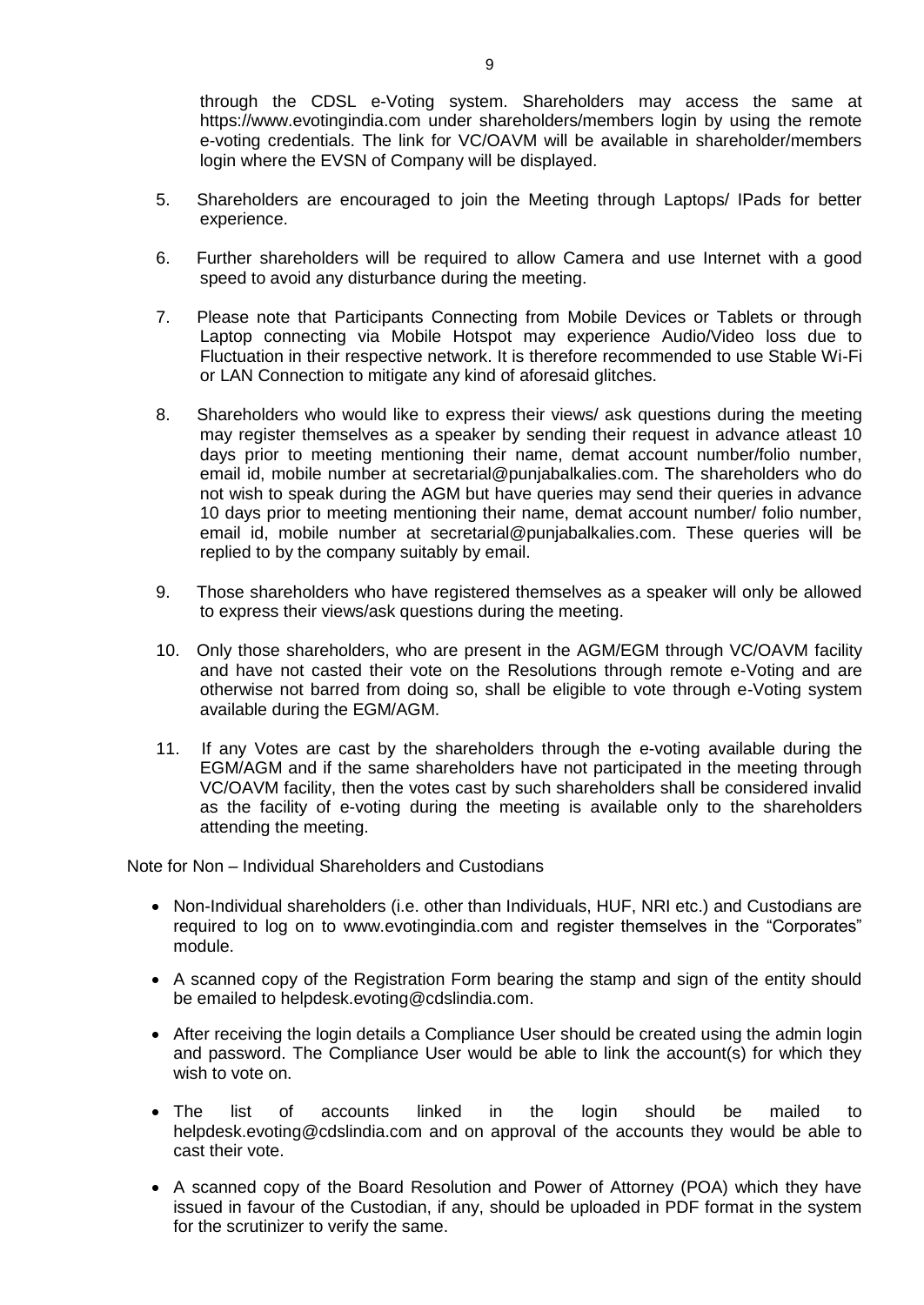• Alternatively Non Individual shareholders are required to send the relevant Board Resolution/ Authority letter etc. together with attested specimen signature of the duly authorized signatory who are authorized to vote, to the Scrutinizer and to the Company at the email address secretarial@punjabalkalies.com, if they have voted from individual tab & not uploaded same in the CDSL e-voting system for the scrutinizer to verify the same.

Process for those shareholders whose email addresses are not registered with the depositories for obtaining login credentials for E-voting for the RESOLUTIONS proposed in this Notice:

- 1. For Physical shareholders please provide necessary details like Folio No., Name of shareholder, scanned copy of the share certificate (front and back), PAN (self-attested scanned copy of PAN card), AADHAR (self-attested scanned copy of Aadhar Card) by email to beetalrta@gmail.com.
- 2. For Demat shareholders please provide Demat account details (CDSL-16 digit beneficiary ID or NSDL-16 digit DPID + CLID), Name, client master or copy of Consolidated Account statement, PAN (self-attested scanned copy of PAN card), AADHAR (self-attested scanned copy of Aadhar Card) to beetalrta@gmail.com.

In case you have any queries or issues regarding attending AGM & e-voting from the e-voting system, you may refer the Frequently Asked Questions ("FAQs") and e-voting manual available at www.evotingindia.com under help section or write an email to helpdesk.evoting@cdslindia.com or beetalrta@gmail.com or contact Mr. Nitin Kunder (022- 23058738) or Mr. Mehboob Lakhani (022-23058543) or Mr. Rakesh Dalvi (022-23058542).

All grievances connected with the facility for voting by electronic means may be addressed to Mr. Rakesh Dalvi, Manager, (CDSL) Central Depository Services (India) Limited, A Wing, 25<sup>th</sup> Floor, Marathon Futurex, Mafatlal Mill Compounds, N M Joshi Marg, Lower Parel (East), Mumbai - 400013 or send an email to helpdesk.evoting@cdslindia.com or call on 022- 23058542/43.

- 15. The Scrutiniser shall, immediately after the conclusion of voting at the General Meeting, first count the votes cast at the meeting, thereafter unblock the votes cast through remote evoting in the presence of at least 2 (two) witnesses not in the employment of the Company and make a consolidated Scrutiniser"s report of the total votes cast in favour or against, if any, forthwith to the Chairman of the Company.
- 16. The Result shall be declared on or after the AGM of the Company. The Results declared along with the Scrutiniser's Report shall be placed on the Company's website www.punjabalkalies.com and CDSL within 2 (two) days of passing of the resolution at the AGM of the company and communicated to the BSE Limited.

## **EXPLANATORY STATEMENT**

(Pursuant to Section 102 of the Companies Act, 2013)

## **Item No. 4:**

The Board of Directors of the Company, on the recommendation of the Audit Committee, has, subject to the approval of the Shareholders, appointed M/s. J.K. Kabra & Co., Cost Accountants, as Cost Auditors of the Company for conducting an audit of the Cost Accounting Records of the Company in respect of Organic and Inorganic Chemicals for the financial year 2021-22 at a remuneration of Rs.40,000/- (Rupees Forty Thousand only) besides the reimbursement of out of pocket expenses.

The approval of the members is sought for the ratification of the said appointment and remuneration of M/s. J.K. Kabra & Co., Cost Accountants as Cost Auditors of the Company for conducting an audit of the Cost Accounting Records of the Company in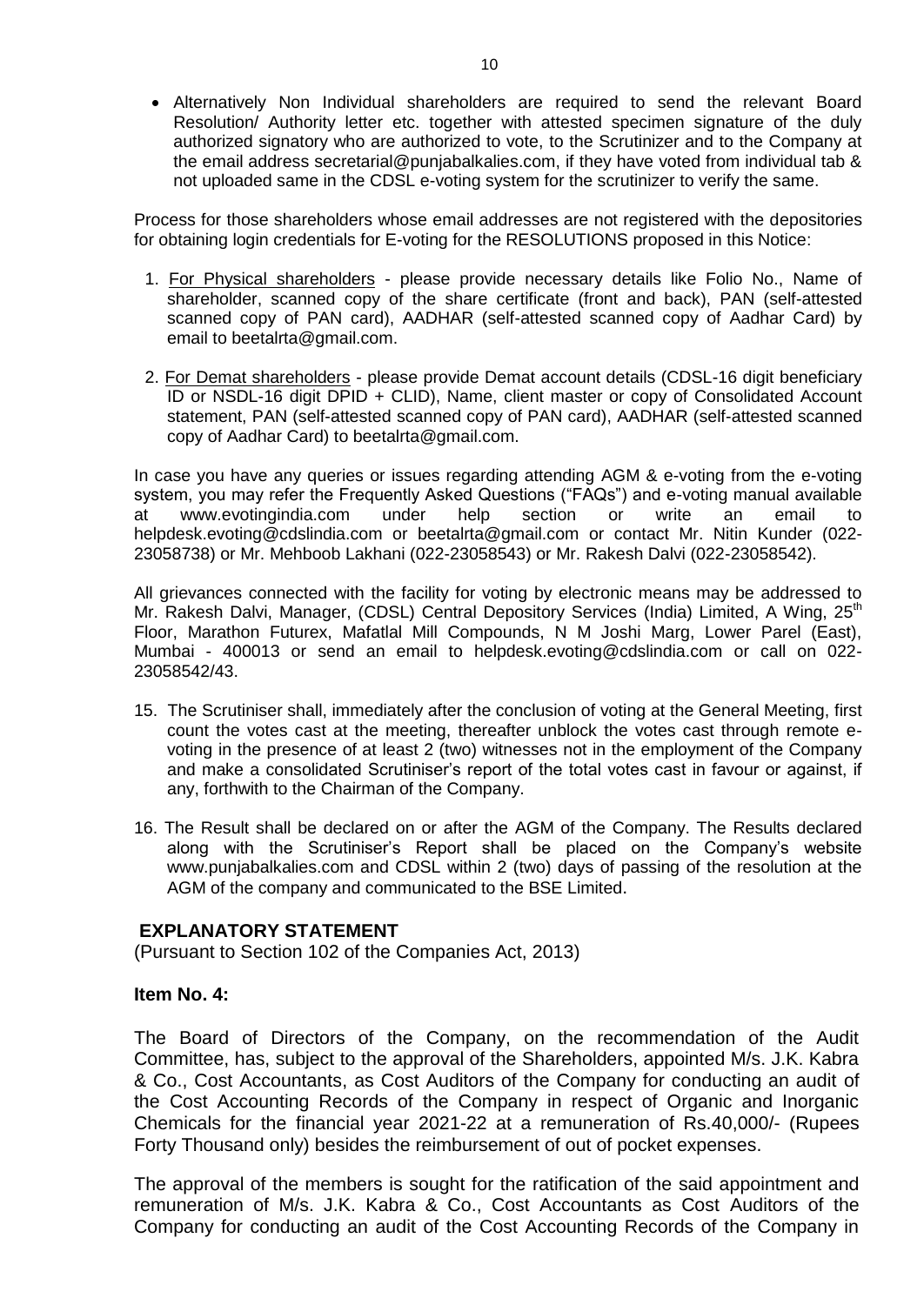respect of Organic and Inorganic Chemicals for the financial year 2021-22, pursuant to Section 148 and other applicable provisions of the Companies Act, 2013 and the applicable provisions of the Companies (Audit and Auditors) Rules, 2014.

The Directors recommend the Resolution for the approval of the members.

None of the Directors, Key Managerial Personnel and their relatives, is in any way, concerned or interested in the Resolution.

## **Item No. 5:**

The Board of Directors of the Company in its meeting held on 1<sup>st</sup> April, 2021, on the recommendation of the Nomination and Remuneration Committee of the Company, appointed Shri Jatin Dahiya as Executive Director of the Company for a period of three years, with effect from  $1<sup>st</sup>$  April, 2021 at CTC of Rs.2,28,691 per month detailed as under:

| <b>Basic Salary</b>                | Rs.67,150                               |
|------------------------------------|-----------------------------------------|
| <b>Dearness Allowance</b>          | Rs.35,254                               |
| Variable Dearness Allowance        | Rs.11,637 (Variable as per Price Index) |
| <b>Sub Total</b>                   | Rs.1,14,041                             |
| <b>House Rent Allowance</b>        | Rs.28,203                               |
| <b>Entertainment Allowance</b>     | Rs.22,000                               |
| <b>Medical Allowance</b>           | Rs. 9,503                               |
| Leave Travel Allowance             | Rs. 6,320                               |
| <b>Superannuation Allowance</b>    | Rs.17,106                               |
| <b>Other Allowance/ Incentives</b> | Rs.12,350                               |
| <b>GROSS</b>                       | Rs.2,09,523                             |
| <b>Provident Fund</b>              | Rs.13,685                               |
| Gratuity                           | Rs.5,483                                |
| <b>CTC</b>                         | Rs.2,28,691                             |
| <b>Annual CTC</b>                  | Rs.27,44,292                            |

Other perquisites - Leave Encashment as per Company Rules.

- Company"s car with Driver.
- Annual Increment as per Company Rules.

Other Terms & Conditions - He will look after Projects/ Production Department or such other work of the Company as may be assigned by Managing Director of the Company from time to time.

- Report to the Managing Director of the Company.

The Board further resolved that where in any financial year during the tenure of Shri Jatin Dahiya, the Company is having no profits or inadequate profits as contemplated under the provisions of Item (B) of the Section II of Part II of the Schedule V to the Companies Act, 2013, the aforesaid remuneration shall be paid as minimum remuneration for a period of three years from the date of his appointment by way of salary and allowances as specified above.

Shri Jatin Dahiya has done Bachelor of Engineering from Delhi University and Master in Management from Duke University (United States). He joined the Company in 2020. He has over 3 years of total experience in Chemical Industry.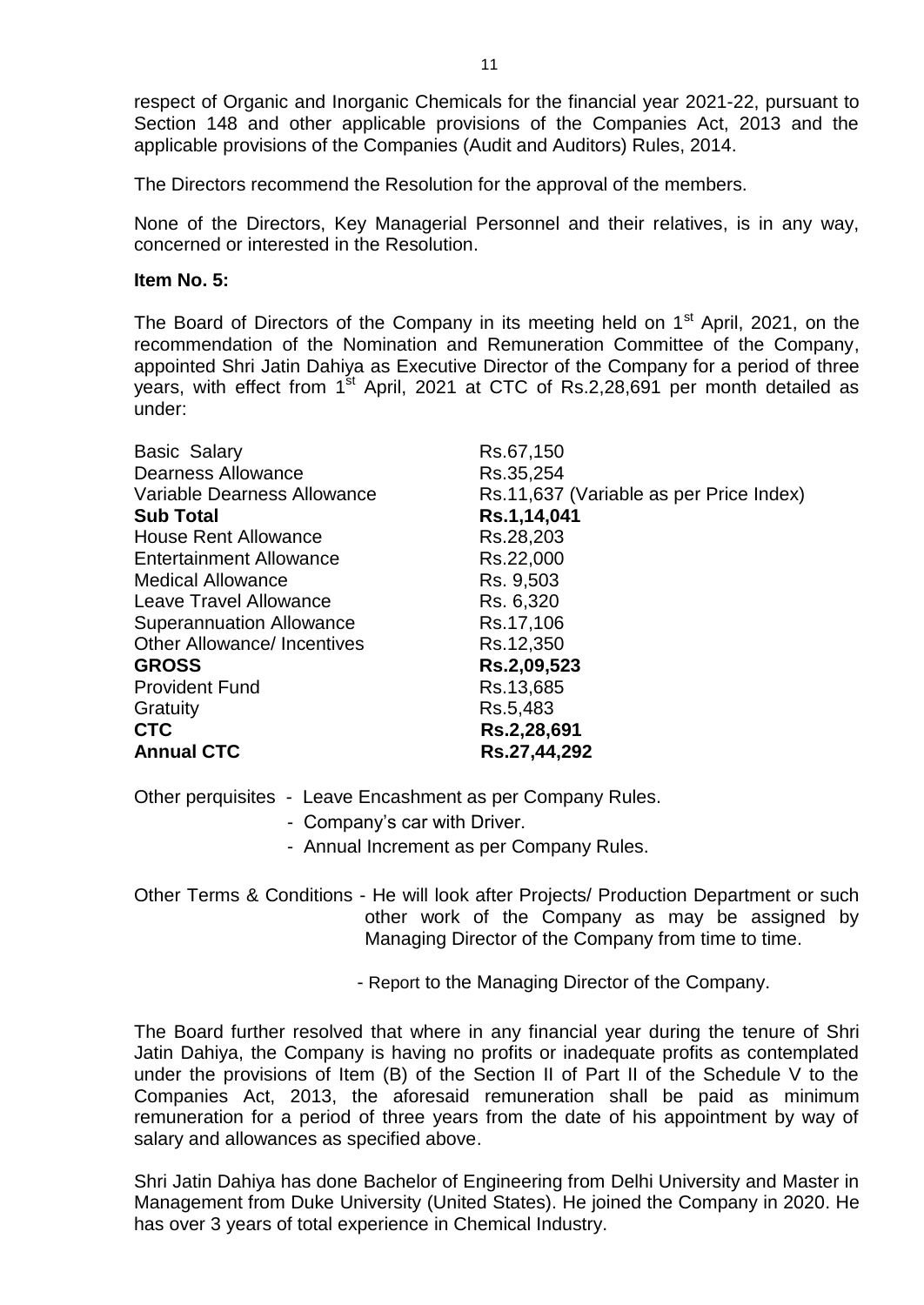Copies of the relevant documents are available for inspection by the members at the Registered Office of the Company during business hours on any working day and will also be available at the meeting.

The Directors recommend the Resolution for the approval of the members.

None of the Directors, Key Managerial Personnel and their relatives, is in any way, concerned or interested in the Resolution except Shri Jatin Dahiya to the extent remuneration payable to him and Shri Sukhbir Singh Dahiya, being the relative of Shri Jatin Dahiya.

This Explanatory Statement together with the Resolution set out at Item No. 5 of the accompanying Notice is and should also be treated as an abstract of the terms and memorandum of interest under Section 190 and other applicable provisions of the Companies Act, 2013.

Registered Office: S.C.O.125-127, Sector 17-B, Sector 17-B, Sector 17-B, Sector 17-B, Sector 17-B, Sector 17-B, Sector 17-B, Sector 17 Chandigarh-160 017 Chandigarh-160 017

Dated: September 02, 2021

CIN: L24119CH1975PLC003607

By Order of the Board of Directors